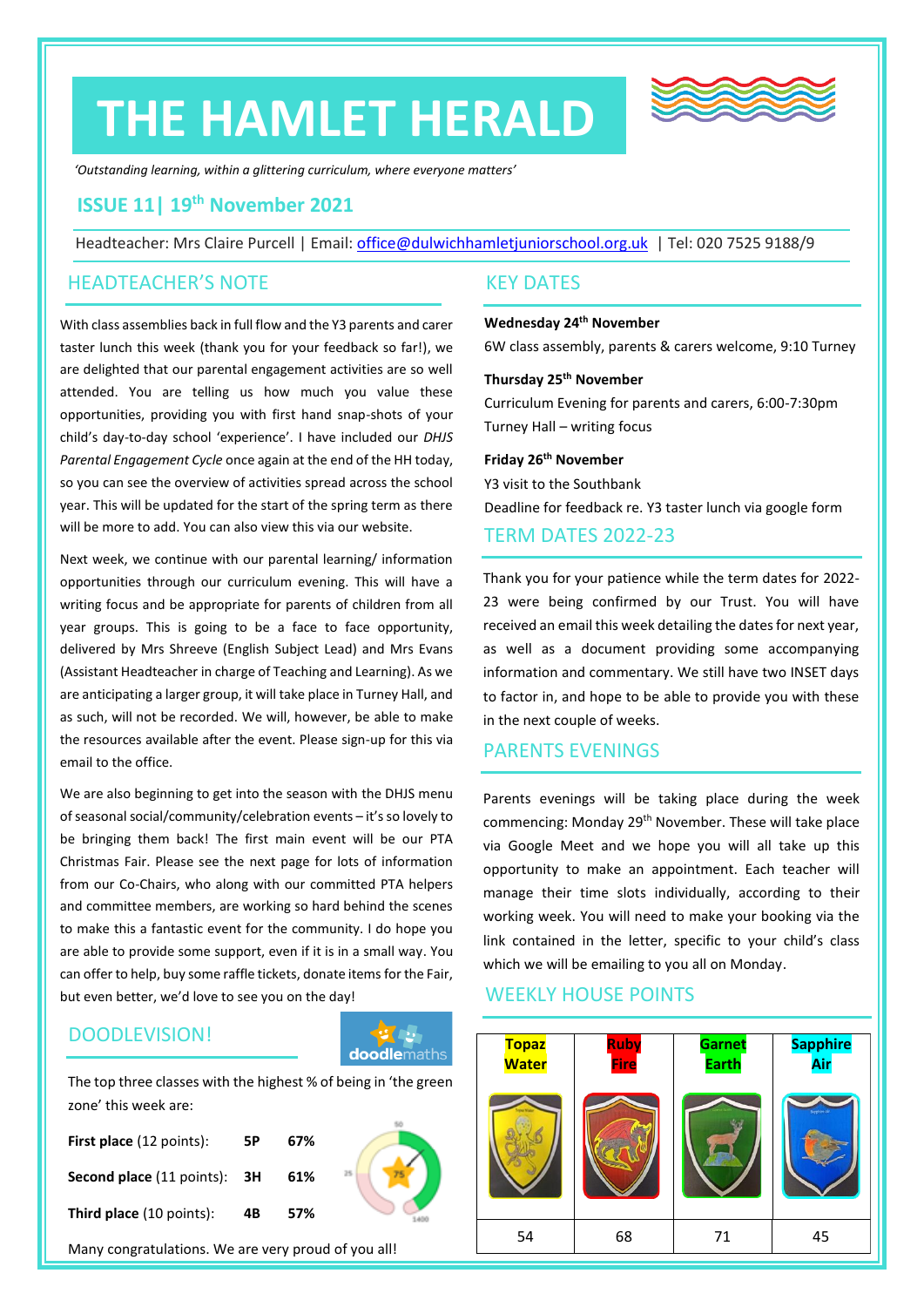# **DHJS ANTI-BULLYING WEEK NOVEMBER 2021**

This week, along with schools up and down the country, Dulwich Hamlet celebrated Anti-Bullying Week 2021. This year's theme was One Kind Word - reminding us to choose kindness and consider the impact of our actions on others.

We kicked off the festivities (and our shoes) on Monday by marking Odd Socks Day - an annual opportunity to wear mis-matched socks in celebration of everything that makes us unique and different. In our introductory whole school assembly, we focussed on what bullying is and how we can challenge it, acting as upstanders and reporting bullying to trusted adults in school or at home.





Throughout the week, we re-visited these important anti-bullying messages in class. Year 3 and 4 learned the STOP sign, which stands for Several Times On Purpose and reminds us that we have the power to say STOP if we see or experience bullying. Year 5 and 6 asked themselves 'What would you do?' when looking at a range of scenarios involving online bullying. Take a look at some of our fantastic work below:





On Friday, all year groups enjoyed anti-bullying workshops from Open View Education. In their online session, Year 3 and 4 learned how to identify bullying, how to get help from adults, and how we can all come together to put a stop to bullying behaviour. In upper school, Year 6 learned the all-important difference between banter and bullying while year 5 enjoyed an in-person visit from an Open View Education facilitator.



Finally, we finished off the week by joining in with Andy and the Odd Socks to sing this year's anti-bullying anthem: One Kind Word.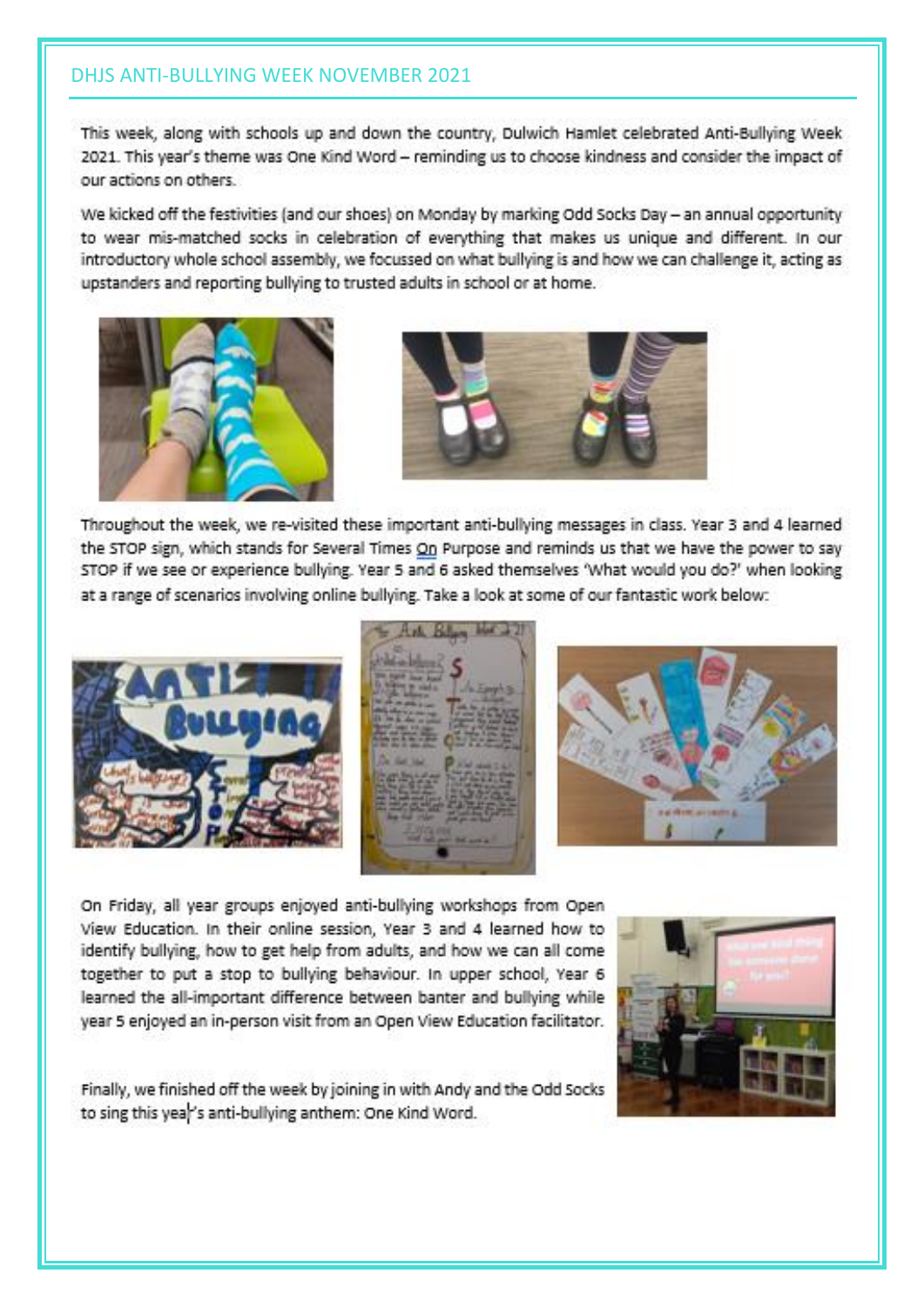# PTA UPDATE



## **Calling ALL volunteers, we need you!!!**

The PTA need volunteers to SIGN UP, to help SET UP and CLEAN UP for the Christmas Fair on Saturday 27th November.

We especially need helpers for setting up gazebos and tables from 9:30am. With your involvement we can make this an amazing event for the kids.

You can sign up here:

[https://docs.google.com/spreadsheets/d/1PAHy6nTyiO\\_lD2OUx5V](https://docs.google.com/spreadsheets/d/1PAHy6nTyiO_lD2OUx5V-aO2wRsF40NonLXqGMnRCe4w/edit?usp=sharing)[aO2wRsF40NonLXqGMnRCe4w/edit?usp=sharing](https://docs.google.com/spreadsheets/d/1PAHy6nTyiO_lD2OUx5V-aO2wRsF40NonLXqGMnRCe4w/edit?usp=sharing)

Thank you to those already signed up.

**Please donate:** Jingle jars, bric-a-brac, and especially bottles for the tombola please! You can leave your items on the tables opposite the office - keep those donations coming in. Thank you in advance!

**Don't forget to buy your raffle tickets here:**

<https://buytickets.at/dulwichhamletjuniorschoolpta/599524>

Fyi: Our Laser tag event is already full.

Any questions about volunteering or anything else, please let us know via email. We look forward to seeing you at the fair!

Lucinda Richardson/Kate Boydell

PTA Co-Chairs <https://www.facebook.com/dulwichhamlet.pta>